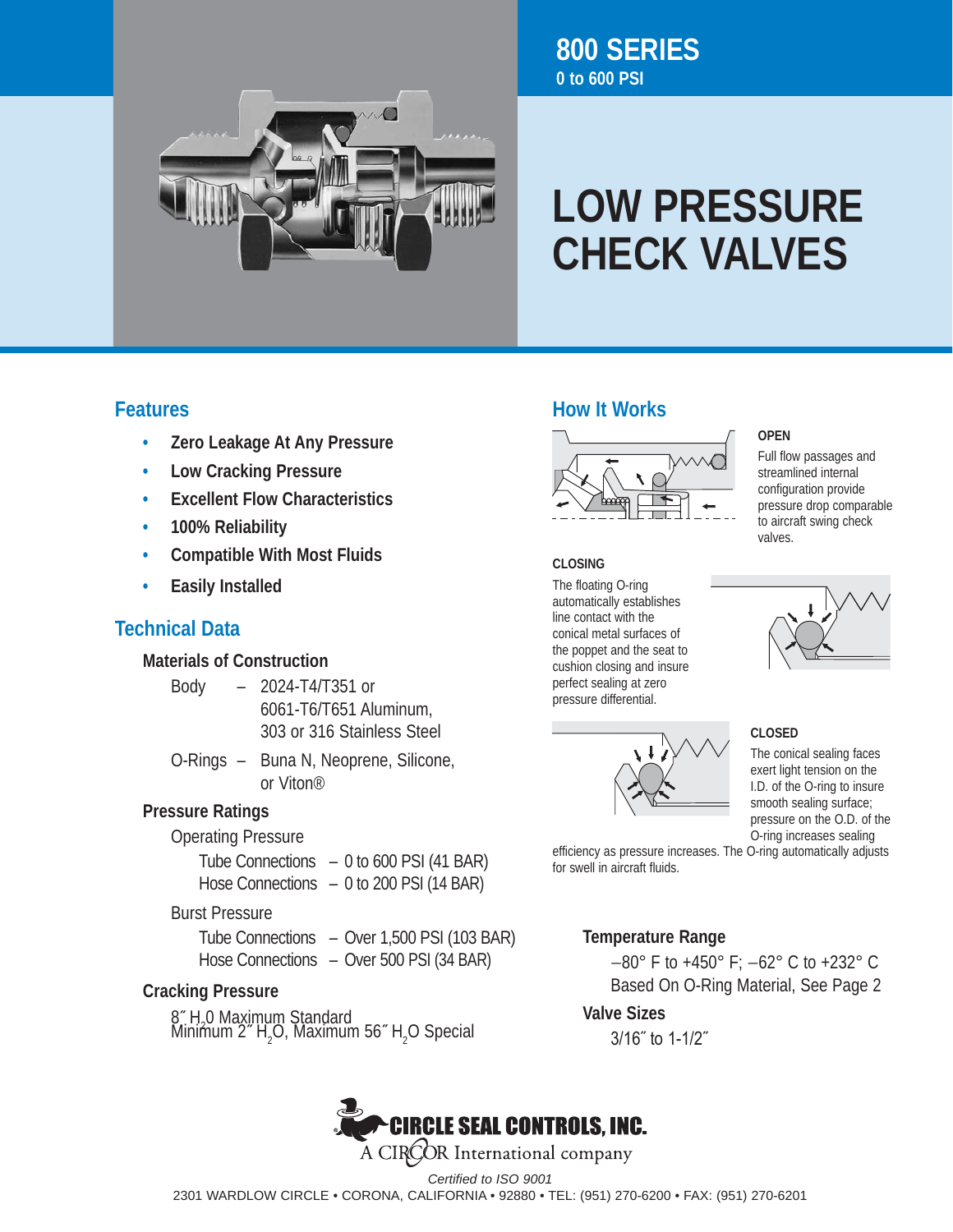## **How To Order**



\* NOTE: For cracking pressure less than 8" H<sub>2</sub>O, cracking pressure tolerance is Max.; for higher cracking pressure, cracking pressure tolerance is ±10% with gas, or +15 -40% with jet fuels. Cracking pressures over 56˝ H<sub>2</sub>O should not be specified without consulting factory.

The poppet and end piece are hard anodized as standard.

Please consult your Circle Seal Controls Representative or our factory for information on special connections, operating pressures and temperature ranges.

Viton® is a registered trademark of DuPont.

#### **Operating Characteristics**

**Dead Tight Sealing at Any Pressure** — Will hold air or fuel pressure indefinitely with zero leakage – even at back pressure as low as 1″  $H_2O$ .

Low Cracking Pressure — 8" H<sub>2</sub>O maximum on standard production models of 800 Series check valves. Lower cracking<br>pressures available on customer's special order.

**Excellent Flow Characteristics** — Easy flow path and full ports offer minimum restriction to flow. Pressure drops are comparable to flapper (swing check) type valves.

**100% Reliability** — O-Ring seal automatically establishes perfect line-of-contact sealing; floating O-Ring cushions closing shock, preventing wear or damage to metal parts of valve. Not affected by normal "G" loads or vibration.

**Adaptable To Most Fluids** — Can be supplied for use with any of the fluids and gases used in aircraft, missiles, and rockets. Normal O-Ring swell is compensated automatically by the natural designed-in positioning of metal parts.

#### **Construction Details**

Circle Seal 800 Series Check Valves are manufactured with two-piece bodies, which are sealed with a synthetic O-Ring seal to prevent external leakage.

The 8800 Series is identical to the 800 Series except that body length and weights are reduced.

The 8500 Series is identical to the 8800 Series except that the body gasket is 1100-H14 Aluminum for use in systems with high temperatures or with liquids and gases which would cause excessive swell or shrinkage to an elastomeric compound. The 8500 Series is recommended where Teflon<sup>®</sup> is required as the O-ring material.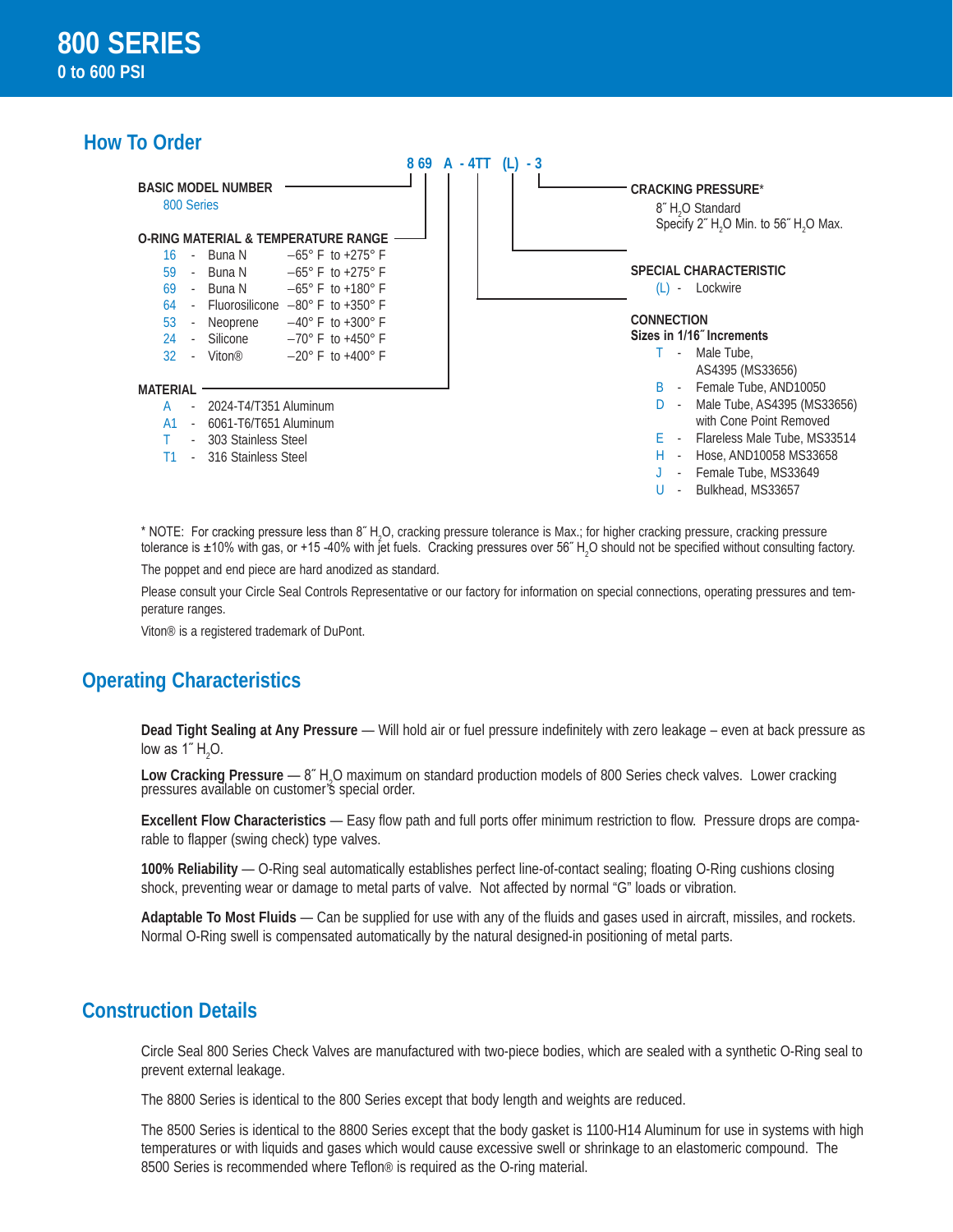## **End Connections, Dimensions & Weights**

| <b>MALE TUBE INLET &amp; OUTLET AS4395 (MS 33656)</b> |                            |            |             |                         |                   |
|-------------------------------------------------------|----------------------------|------------|-------------|-------------------------|-------------------|
| Dash<br>No.                                           | <b>Tube</b><br><b>Size</b> | А<br>±0.30 | в<br>(ref.) | C<br>$+.005$<br>$-.015$ | Weights<br>(Ibs.) |
| 3TT                                                   | 3/16"                      | 1.00       | 1.96        | .75                     | .04               |
| 4TT                                                   | 1/4"                       | 1.78       | 2.87        | 1.00                    | .12               |
| 6TT                                                   | 3/8"                       | 1.67       | 2.78        | 1.00                    | .11               |
| 8TT                                                   | $1/2$ "                    | 1.56       | 2.88        | 1.25                    | .15               |
| 10TT                                                  | $5/8$ "                    | 2.42       | 3.94        | 1.25                    | .30               |
| 12TT                                                  | 3/4"                       | 2.27       | 4.00        | 1.50                    | .31               |
| 16TT                                                  | $1^{\prime\prime}$         | 2.96       | 4.78        | 1.87                    | .58               |
| 20TT                                                  | $1 - 1/4"$                 | 2.96       | 4.87        | 2.50                    | .97               |
| 24TT                                                  | $1 - 1/2"$                 | 3.05       | 5.22        | 2.75                    | 1.02              |

| <b>FEMALE TUBE INLET &amp; OUTLET (AND10050)</b> |                            |            |             |                         |                          |
|--------------------------------------------------|----------------------------|------------|-------------|-------------------------|--------------------------|
| Dash<br>No.                                      | <b>Tube</b><br><b>Size</b> | А<br>±0.30 | в<br>(ref.) | C<br>$+.005$<br>$-.015$ | <b>Weights</b><br>(lbs.) |
| 4BB                                              | $1/4$ "                    | 2.03       |             | 1.00                    | .12                      |
| 6BB                                              | $3/8$ "                    | 2.03       |             | 1.00                    | .11                      |
| 8BB                                              | $1/2$ "                    | 2.60       |             | 1.25                    | .15                      |
| 12BB                                             | 3/4"                       | 3.50       |             | 1.50                    | .32                      |
| 16BB                                             |                            | 3.92       |             | 1.87                    | .58                      |

| <b>MALE TUBE INLET (MS33656)</b><br><b>FEMALE TUBE OUTLET (AND10050)</b> |                            |            |             |                          |                          |
|--------------------------------------------------------------------------|----------------------------|------------|-------------|--------------------------|--------------------------|
| Dash<br>No.                                                              | <b>Tube</b><br><b>Size</b> | A<br>±0.30 | R<br>(ref.) | C<br>$+.005$<br>$-0.015$ | <b>Weights</b><br>(Ibs.) |
| 4T <sub>B</sub>                                                          | $1/4$ "                    | 1.73       | 2.28        | 1.00                     | .11                      |
| 6T <sub>B</sub>                                                          | 3/8"                       | 1.73       | 2.29        | 1.00                     | .10                      |
| 8TB                                                                      | $1/2$ "                    | 2.06       | 2.72        | 1.25                     | .17                      |
| 12TB                                                                     | $3/4$ "                    | 2.72       | 3.58        | 1.50                     | .29                      |
| 16TB                                                                     | $1^{\prime\prime}$         | 2.93       | 3.84        | 1.87                     | .64                      |

| <b>FEMALE TUBE INLET (AND10050)</b><br>MALE TUBE OUTLET AS4395 (MS33656) |                            |            |             |                         |                          |
|--------------------------------------------------------------------------|----------------------------|------------|-------------|-------------------------|--------------------------|
| Dash<br>No.                                                              | <b>Tube</b><br><b>Size</b> | A<br>±0.30 | в<br>(ref.) | C<br>$+.005$<br>$-.015$ | <b>Weights</b><br>(lbs.) |
| 4 <sub>B</sub> T                                                         | 1/4"                       | 2.09       | 2.64        | 1.00                    | .13                      |
| 6BT                                                                      | 3/8"                       | 1.98       | 2.53        | 1.00                    | .12                      |
| 8BT                                                                      | $1/2$ "                    | 2.10       | 2.76        | 1.25                    | .17                      |
| 12BT                                                                     | 3/4"                       | 3.05       | 3.91        | 1.50                    | .34                      |
| 16BT                                                                     | $1^{\prime\prime}$         | 3.96       | 4.87        | 1.87                    | .47                      |

| HOSE CONNECTIONS INLET & OUTLET (AND10058)                                                                      |            |      |      |      |     |
|-----------------------------------------------------------------------------------------------------------------|------------|------|------|------|-----|
| C<br>Weights<br>$+.005$<br>Dash<br>Tube<br>в<br>Α<br>(Ibs.)<br>(ref.)<br><b>Size</b><br>±0.30<br>No.<br>$-.015$ |            |      |      |      |     |
| 24HH                                                                                                            | $1 - 1/2"$ | 2.09 | 2.64 | 1.00 | .13 |

A B C (Hex & RD)





C (Hex & RD)



Dimensions in inches.